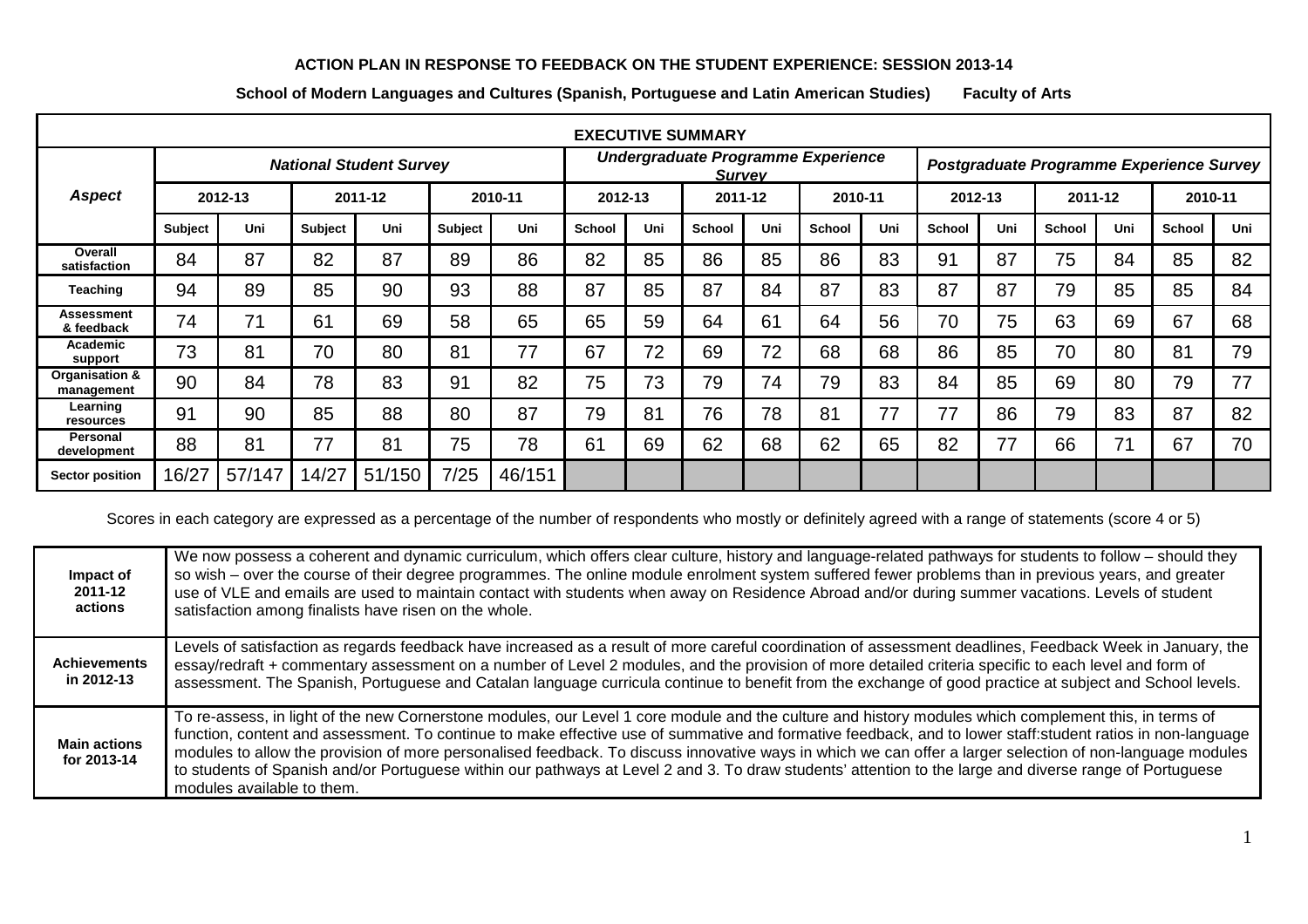## **ACTION PLAN IN RESPONSE TO FEEDBACK ON THE STUDENT EXPERIENCE: SESSION 2013-14**

## **School of Modern Languages and Cultures (Spanish, Portuguese and Latin American Studies) Faculty of Arts**

| <b>Aspect</b>                     | Progress with actions in response to 2011-12<br>feedback and indication of impact                                                                                                   | Issues raised in 2012-13 feedback                                                                                                                                                                                                                                                                                     | Planned response in 2013-14                                                                                                                                                                                                                                                                                                                                                                                                                                                                                                                                                                                                                                        |
|-----------------------------------|-------------------------------------------------------------------------------------------------------------------------------------------------------------------------------------|-----------------------------------------------------------------------------------------------------------------------------------------------------------------------------------------------------------------------------------------------------------------------------------------------------------------------|--------------------------------------------------------------------------------------------------------------------------------------------------------------------------------------------------------------------------------------------------------------------------------------------------------------------------------------------------------------------------------------------------------------------------------------------------------------------------------------------------------------------------------------------------------------------------------------------------------------------------------------------------------------------|
| Overall<br>satisfaction           | We have made numerous modifications to<br>assessment for our language modules, simplifying<br>some and diversifying others. Module reviews<br>indicate high levels of satisfaction. | While levels of student satisfaction are generally<br>high (NSS 84%), there are issues of concern,<br>principally the Level 1 core module and its function<br>within the degree programme, and the final-year<br>Spanish language group project. There is also the<br>matter of module caps (visibility and aptness). | To continue to examine form, function and<br>assessment of all our core modules, and to modify<br>these as appropriate.<br>To look into the possibility of offering more final-<br>year specialist modules.<br>To raise awareness among Portuguese finalists of<br>extent of module choice, and to assess final-year<br>Portuguese content module revision.<br>To work closely with Single Honours Spanish<br>students to identify specific features of their<br>programme that may be of concern.<br>To continue to work with student representatives<br>and to pay close attention to students' comments<br>in order to build on current levels of satisfaction. |
| <b>Teaching</b>                   | SPPO1180 now comprises a more coherent core<br>introduction to Hispanic Studies than before.<br>Increasing use of target language is made in<br>content modules.                    | Staff were praised for the quality and enthusiasm of<br>their teaching.                                                                                                                                                                                                                                               | To continue to endeavour to offer a wide variety of<br>popular modules at all levels of our degree<br>programmes.<br>To continue to exchange good teaching practice<br>with colleagues at subject and School level.<br>To explore the possibilities of greater use of the<br>target language in content modules.                                                                                                                                                                                                                                                                                                                                                   |
| <b>Assessment</b><br>and feedback | Satisfaction with this aspect of our undergraduate<br>degree programme increased significantly in<br>2012-2013 (+13% on average).                                                   | Some students call for more general feedback that<br>they can apply to similar tasks later in their<br>programme. This is already being dealt with at<br>Level 2 in the essay/re-drafting + commentary<br>assessment for a number of modules, which should                                                            | To stagger Level 2 assessments to avoid an<br>excess of deadlines at Easter.<br>To give due attention to transferrable skills in<br>feedback.<br>To work closely with Exams Office to ensure                                                                                                                                                                                                                                                                                                                                                                                                                                                                       |